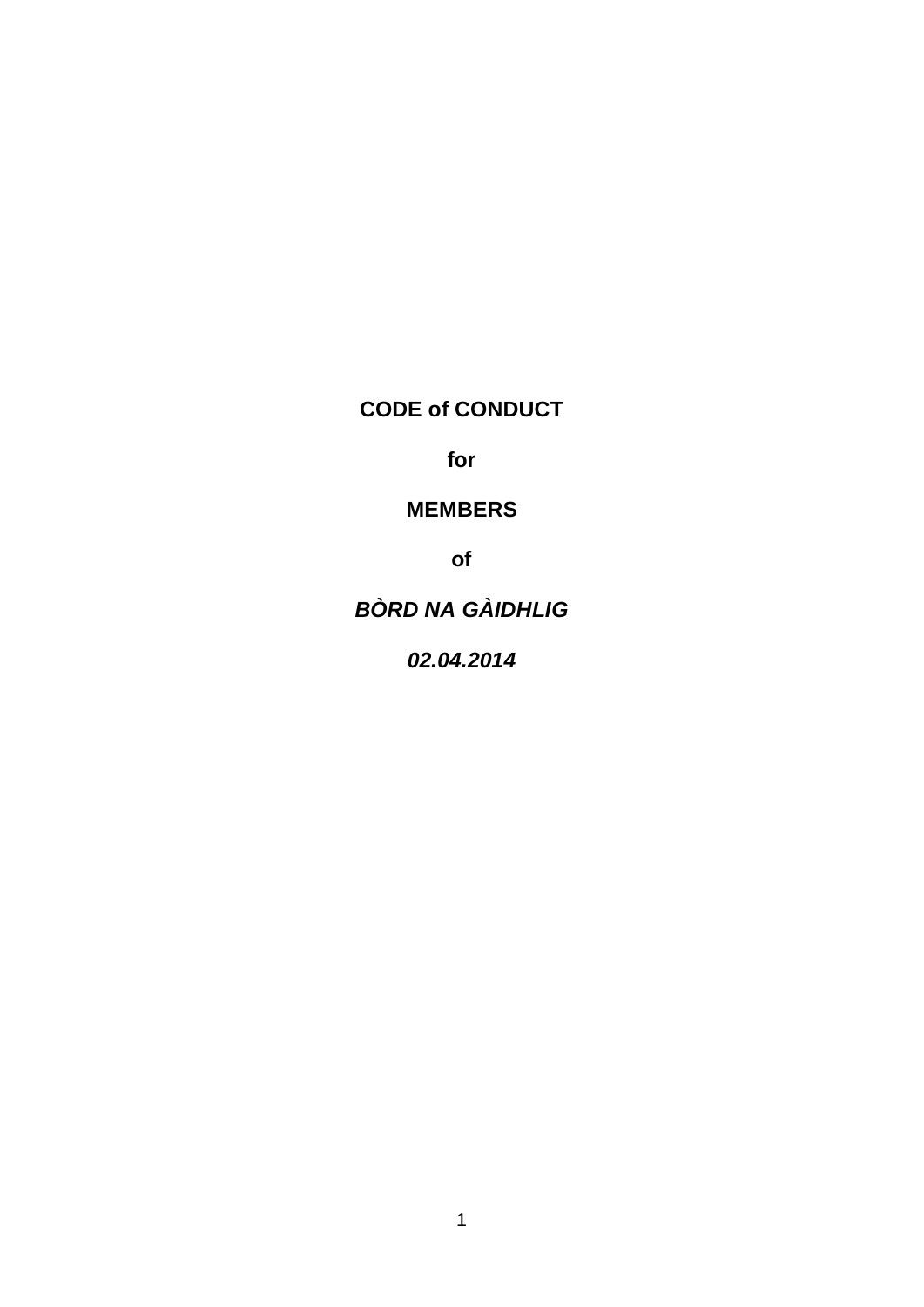## **CODE OF CONDUCT for MEMBERS of** *BÒRD NA GÀIDHLIG*

## **CONTENTS**

#### **Section 1: Introduction to the Code of Conduct**

Appointments to the Boards of Public Bodies

Guidance on the Code of Conduct

Enforcement

## **Section 2: Key Principles of the Code of Conduct**

#### **Section 3: General Conduct**

Conduct at Meetings

Relationship with Board Members and Employees of Public Bodies

Remuneration, Allowances and Expenses

Gifts and Hospitality

Confidentiality Requirements

Use of Public Body Facilities

Appointment to Partner Organisations

#### **Section 4: Registration of Interests**

- Category One: Remuneration
- Category Two: Related Undertakings
- Category Three: Contracts
- Category Four: Houses, Land and Buildings
- Category Five: Interest in Shares and Securities
- Category Six: Gifts and Hospitality
- Category Seven: Non-Financial Interests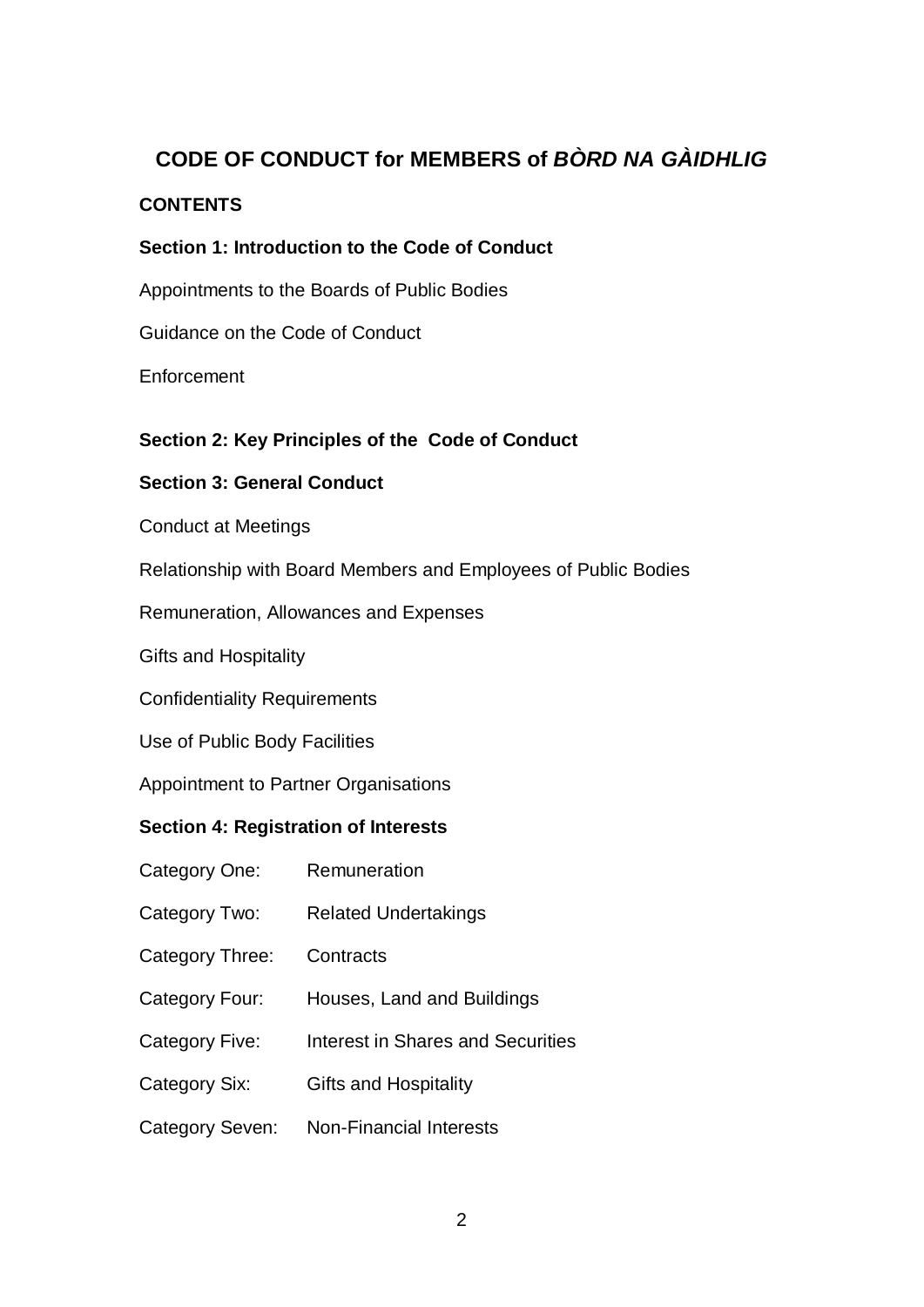#### **Section 5: Declaration of Interests**

**General** 

Interests which Require Declaration

Your Financial Interests

Your Non-Financial Interests

The Financial Interests of Other Persons

The Non-Financial Interests of Other Persons

Making a Declaration

Frequent Declaration of Interests

**Dispensations** 

#### **Section 6: Lobbying and Access to Members of Public Bodies**

**Introduction** 

Rules and Guidance

#### **Annexes**

- **Annex A**: Sanctions Available to the Standards Commission for Breach of Code
- **Annex B**: Definitions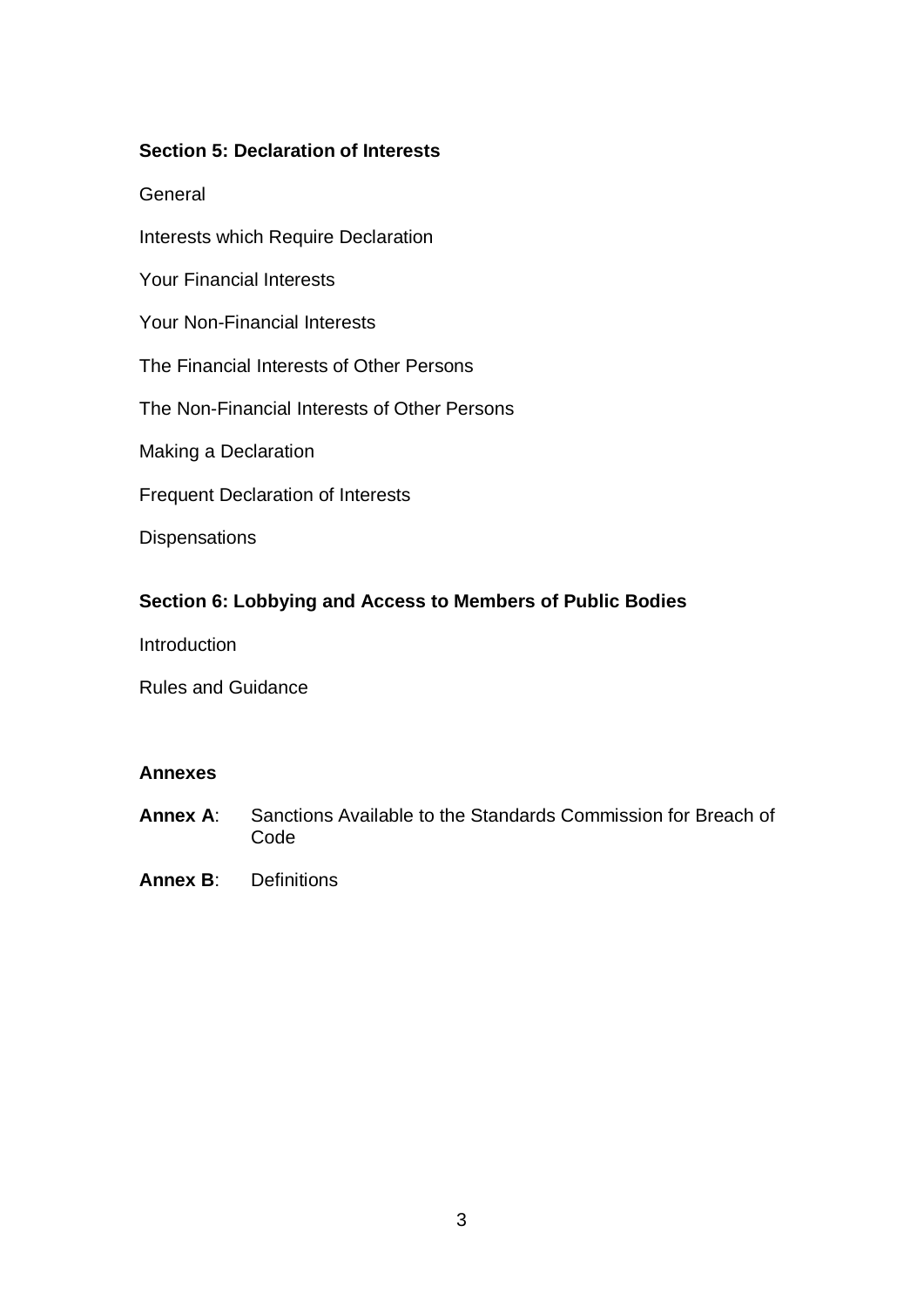## **SECTION 1: INTRODUCTION TO THE CODE OF CONDUCT**

1.1 The Scottish public has a high expectation of those who serve on the boards of public bodies and the way in which they should conduct themselves in undertaking their duties. You must meet those expectations by ensuring that your conduct is above reproach.

1.2 The Ethical Standards in Public Life etc. (Scotland) Act 2000, "the Act", provides for Codes of Conduct for local authority councillors and members of relevant public bodies; imposes on councils and relevant public bodies a duty to help their members to comply with the relevant code; and establishes a Standards Commission for Scotland, "The Standards Commission" to oversee the new framework and deal with alleged breaches of the codes.

1.3 The Act requires the Scottish Ministers to lay before Parliament a Code of Conduct for Councillors and a Model Code for Members of Devolved Public Bodies. The Model Code for members was first introduced in 2002 and has now been revised in December 2013 following consultation and the approval of the Scottish Parliament. These revisions will make it consistent with the relevant parts of the Code of Conduct for Councillors, which was revised in 2010 following the approval of the Scottish Parliament.

1.4 As a member of Bòrd na Gàidhlig "the Board", it is your responsibility to make sure that you are familiar with, and that your actions comply with, the provisions of this Code of Conduct which has now been made by the Board.

## **Appointments to the Boards of Public Bodies**

1.5 Public bodies in Scotland are required to deliver effective services to meet the needs of an increasingly diverse population. In addition, the Scottish Government's equality outcome on public appointments is to ensure that Ministerial appointments are more diverse than at present**.** In order to meet both of these aims, a board should ideally be drawn from varied backgrounds with a wide spectrum of characteristics, knowledge and experience. It is crucial to the success of public bodies that they attract the best people for the job and therefore it is essential that a board's appointments process should encourage as many suitable people to apply for positions and be free from unnecessary barriers. You should therefore be aware of the varied roles and functions of the public body on which you serve and of wider diversity and equality issues. You should also take steps to familiarise yourself with the appointment process that your public body will have agreed with the Scottish Government's Public Appointment Centre of Expertise.

1.6 You should also familiarise yourself with how the public body's policy operates in relation to succession planning, which should ensure the public body have a strategy to make sure they have the staff in place with the skills, knowledge and experience necessary to fulfil their role economically, efficiently and effectively.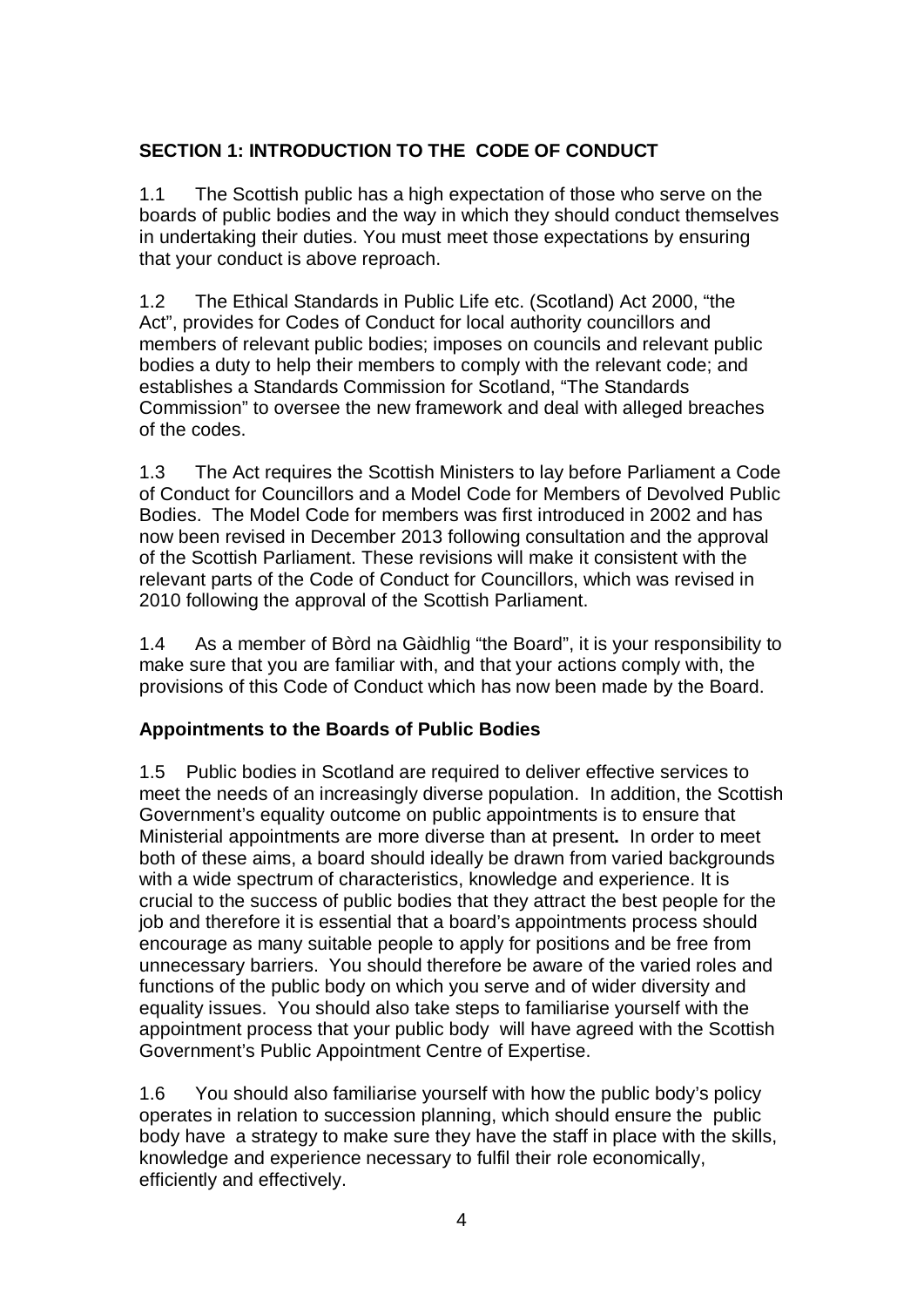## **Guidance on the Code of Conduct**

1.7 You must observe the rules of conduct contained in this Code. It is your personal responsibility to comply with these and review regularly, and at least annually, your personal circumstances with this in mind, particularly when your circumstances change. You must not at any time advocate or encourage any action contrary to the Code of Conduct.

1.8 The Code has been developed in line with the key principles listed in Section 2 and provides additional information on how the principles should be interpreted and applied in practice. The Standards Commission may also issue guidance. No Code can provide for all circumstances and if you are uncertain about how the rules apply, you should seek advice from the public body. You may also choose to consult your own legal advisers and, on detailed financial and commercial matters, seek advice from other relevant professionals.

1.9 You should familiarise yourself with the Scottish Government publication "On Board – a guide for board members of public bodies in Scotland". This publication will provide you with information to help you in your role as a member of a public body in Scotland and can be viewed on the Scottish Government website.

## **Enforcement**

1.10 Part 2 of the Ethical Standards in Public Life etc. (Scotland) Act 2000 sets out the provisions for dealing with alleged breaches of this Code of Conduct and where appropriate the sanctions that will be applied if the Standards Commission finds that there has been a breach of the Code. Those sanctions are outlined in **Annex A**.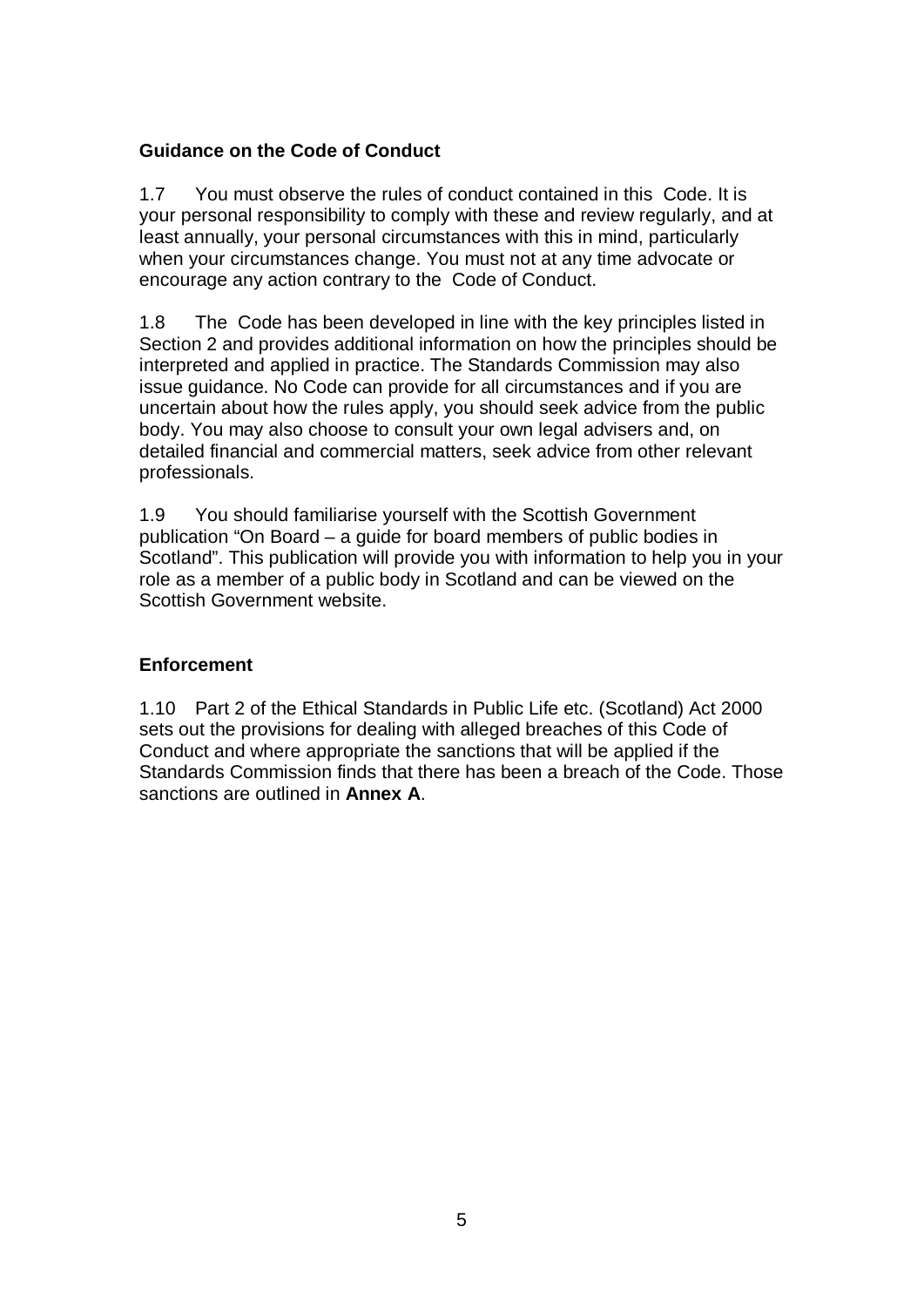## **SECTION 2: KEY PRINCIPLES OF THE CODE OF CONDUCT**

2.1 The general principles upon which this Code is based should be used for guidance and interpretation only. These general principles are:

## **Duty**

You have a duty to uphold the law and act in accordance with the law and the public trust placed in you. You have a duty to act in the interests of the public body of which you are a member and in accordance with the core functions and duties of that body.

## **Selflessness**

You have a duty to take decisions solely in terms of public interest. You must not act in order to gain financial or other material benefit for yourself, family or friends.

#### **Integrity**

You must not place yourself under any financial, or other, obligation to any individual or organisation that might reasonably be thought to influence you in the performance of your duties.

#### **Objectivity**

You must make decisions solely on merit and in a way that is consistent with the functions of the public body when carrying out public business including making appointments, awarding contracts or recommending individuals for rewards and benefits.

#### **Accountability and Stewardship**

You are accountable for your decisions and actions to the public. You have a duty to consider issues on their merits, taking account of the views of others and must ensure that the public body uses its resources prudently and in accordance with the law.

#### **Openness**

You have a duty to be as open as possible about your decisions and actions, giving reasons for your decisions and restricting information only when the wider public interest clearly demands.

#### **Honesty**

You have a duty to act honestly. You must declare any private interests relating to your public duties and take steps to resolve any conflicts arising in a way that protects the public interest.

#### **Leadership**

You have a duty to promote and support these principles by leadership and example, and to maintain and strengthen the public's trust and confidence in the integrity of the public body and its members in conducting public business.

## **Respect**

You must respect fellow members of your public body and employees of the body and the role they play, treating them with courtesy at all times. Similarly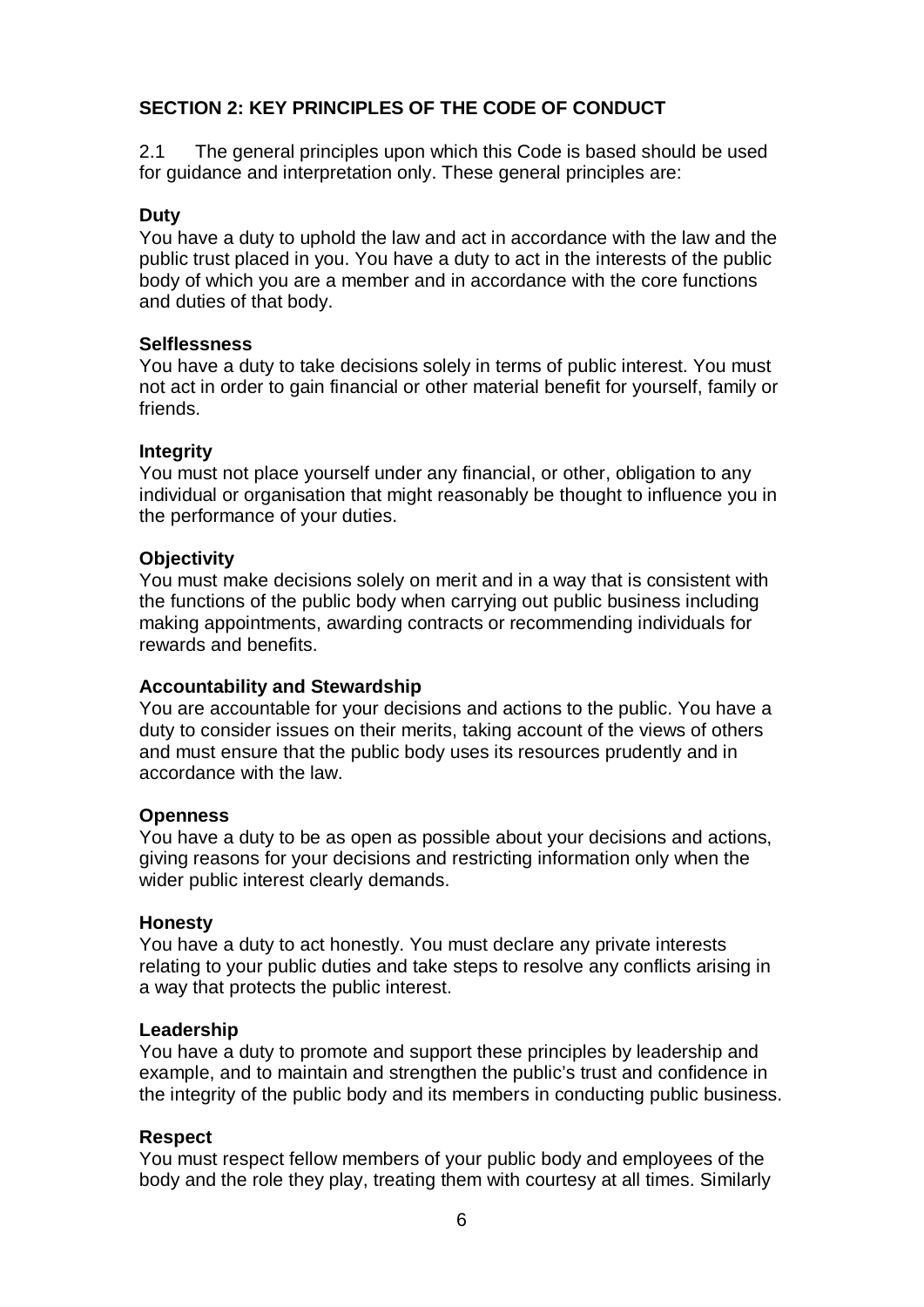you must respect members of the public when performing duties as a member of your public body.

2.2 You should apply the principles of this Code to your dealings with fellow members of the public body, its employees and other stakeholders. Similarly you should also observe the principles of this Code in dealings with the public when performing duties as a member of the public body.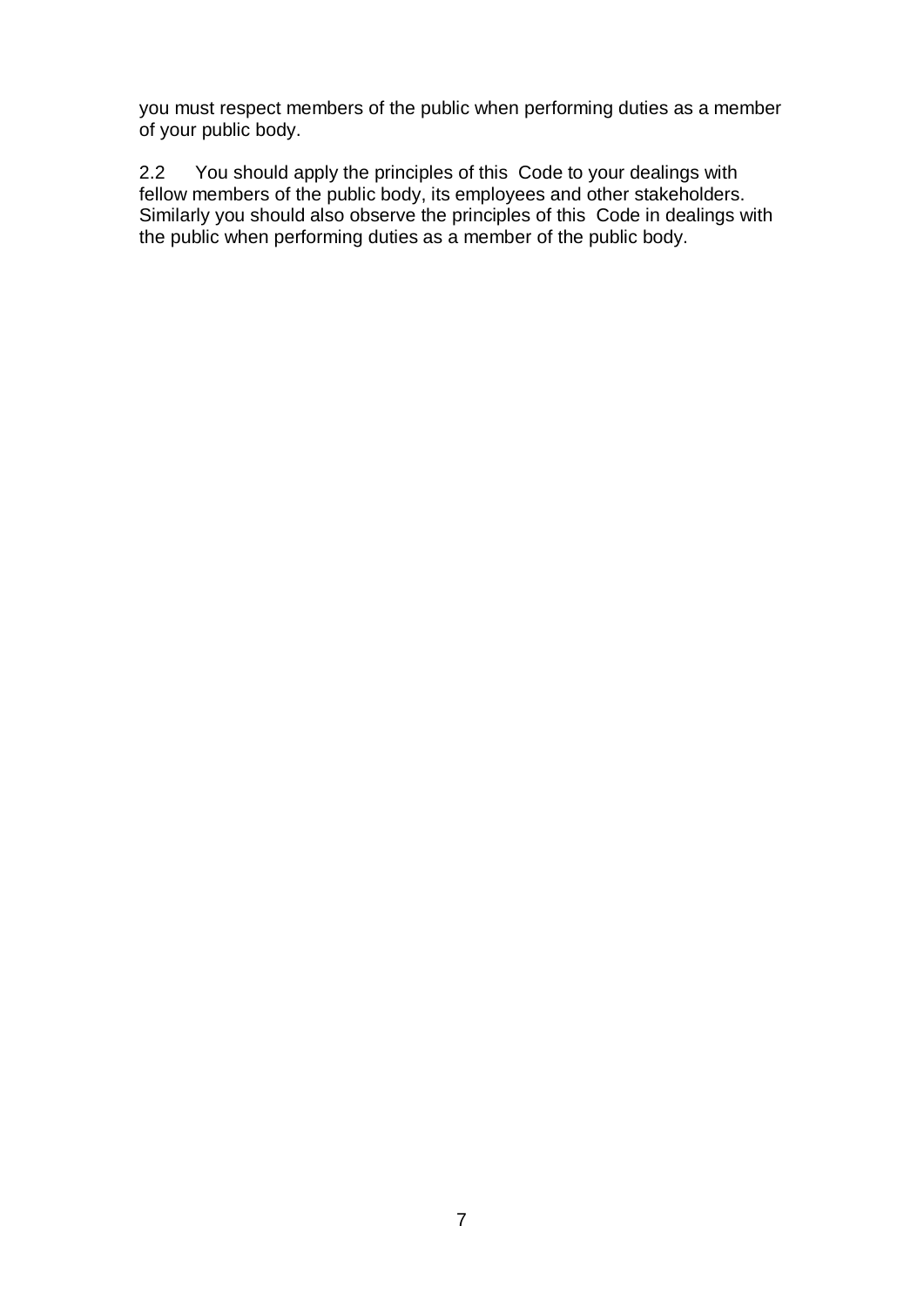## **SECTION 3: GENERAL CONDUCT**

3.1 The rules of good conduct in this section must be observed in all situations where you act as a member of the public body.

## **Conduct at Meetings**

3.2 You must respect the chair, your colleagues and employees of the public body in meetings. You must comply with rulings from the chair in the conduct of the business of these meetings.

#### **Relationship with Board Members and Employees of the Public Body (including those employed by contractors providing services)**

3.3 You will treat your fellow board members and any staff employed by the body with courtesy and respect. It is expected that fellow board members and employees will show you the same consideration in return. It is good practice for employers to provide examples of what is unacceptable behaviour in their organisation. Public bodies should promote a safe, healthy and fair working environment for all. As a board member you should be familiar with the policies of the public body in relation to bullying and harassment in the workplace and also lead by exemplar behaviour.

## **Remuneration, Allowances and Expenses**

3.4 You must comply with any rules of the public body regarding remuneration, allowances and expenses.

## **Gifts and Hospitality**

3.5 You must not accept any offer by way of gift or hospitality which could give rise to real or substantive personal gain or a reasonable suspicion of influence on your part to show favour, or disadvantage, to any individual or organisation. You should also consider whether there may be any reasonable perception that any gift received by your spouse or cohabitee or by any company in which you have a controlling interest, or by a partnership of which you are a partner, can or would influence your judgement. The term "gift" includes benefits such as relief from indebtedness, loan concessions or provision of services at a cost below that generally charged to members of the public.

3.6 You must never ask for gifts or hospitality.

3.7 You are personally responsible for all decisions connected with the offer or acceptance of gifts or hospitality offered to you and for avoiding the risk of damage to public confidence in your public body. As a general guide, it is usually appropriate to refuse offers except:

(a) isolated gifts of a trivial character, the value of which must not exceed £50;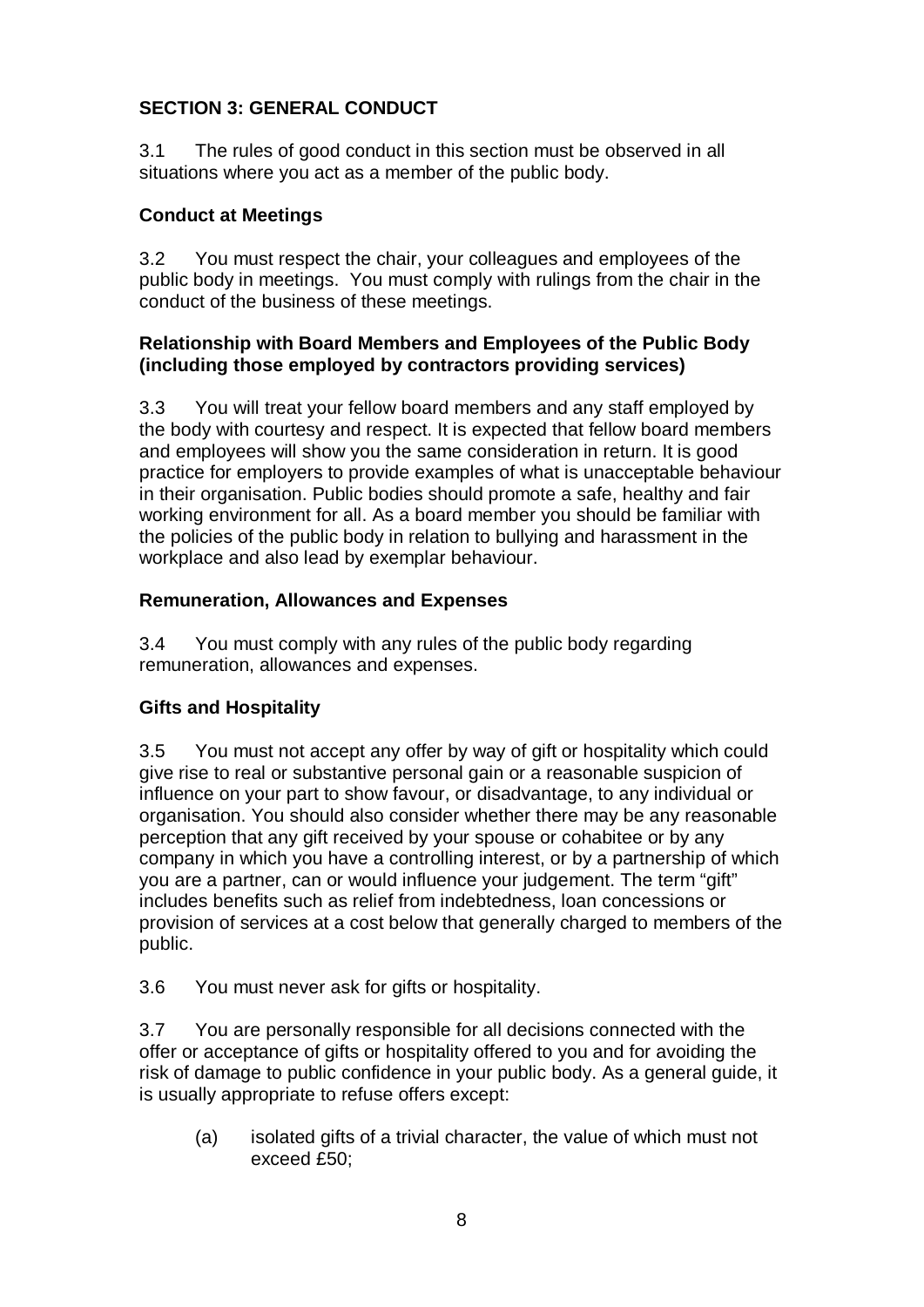- (b) normal hospitality associated with your duties and which would reasonably be regarded as appropriate; or
- (c) gifts received on behalf of the public body.

3.8 You must not accept any offer of a gift or hospitality from any individual or organisation which stands to gain or benefit from a decision your body may be involved in determining, or who is seeking to do business with your organisation, and which a person might reasonably consider could have a bearing on your judgement. If you are making a visit in your capacity as a member of your public body then, as a general rule, you should ensure that your body pays for the cost of the visit.

3.9 You must not accept repeated hospitality or repeated gifts from the same source.

3.10 Members of devolved public bodies should familiarise themselves with the terms of the Bribery Act 2010 which provides for offences of bribing another person and offences relating to being bribed.

## **Confidentiality Requirements**

3.11 There may be times when you will be required to treat discussions, documents or other information relating to the work of the body in a confidential manner. You will often receive information of a private nature which is not yet public, or which perhaps would not be intended to be public. You must always respect the confidential nature of such information and comply with the requirement to keep such information private.

3.12 It is unacceptable to disclose any information to which you have privileged access, for example derived from a confidential document, either orally or in writing. In the case of other documents and information, you are requested to exercise your judgement as to what should or should not be made available to outside bodies or individuals. In any event, such information should never be used for the purposes of personal or financial gain, or for political purposes or used in such a way as to bring the public body into disrepute.

## **Use of Public Body Facilities**

3.13 Members of public bodies must not misuse facilities, equipment, stationery, telephony, computer, information technology equipment and services, or use them for party political or campaigning activities. Use of such equipment and services etc. must be in accordance with the public body's policy and rules on their usage. Care must also be exercised when using social media networks not to compromise your position as a member of the public body.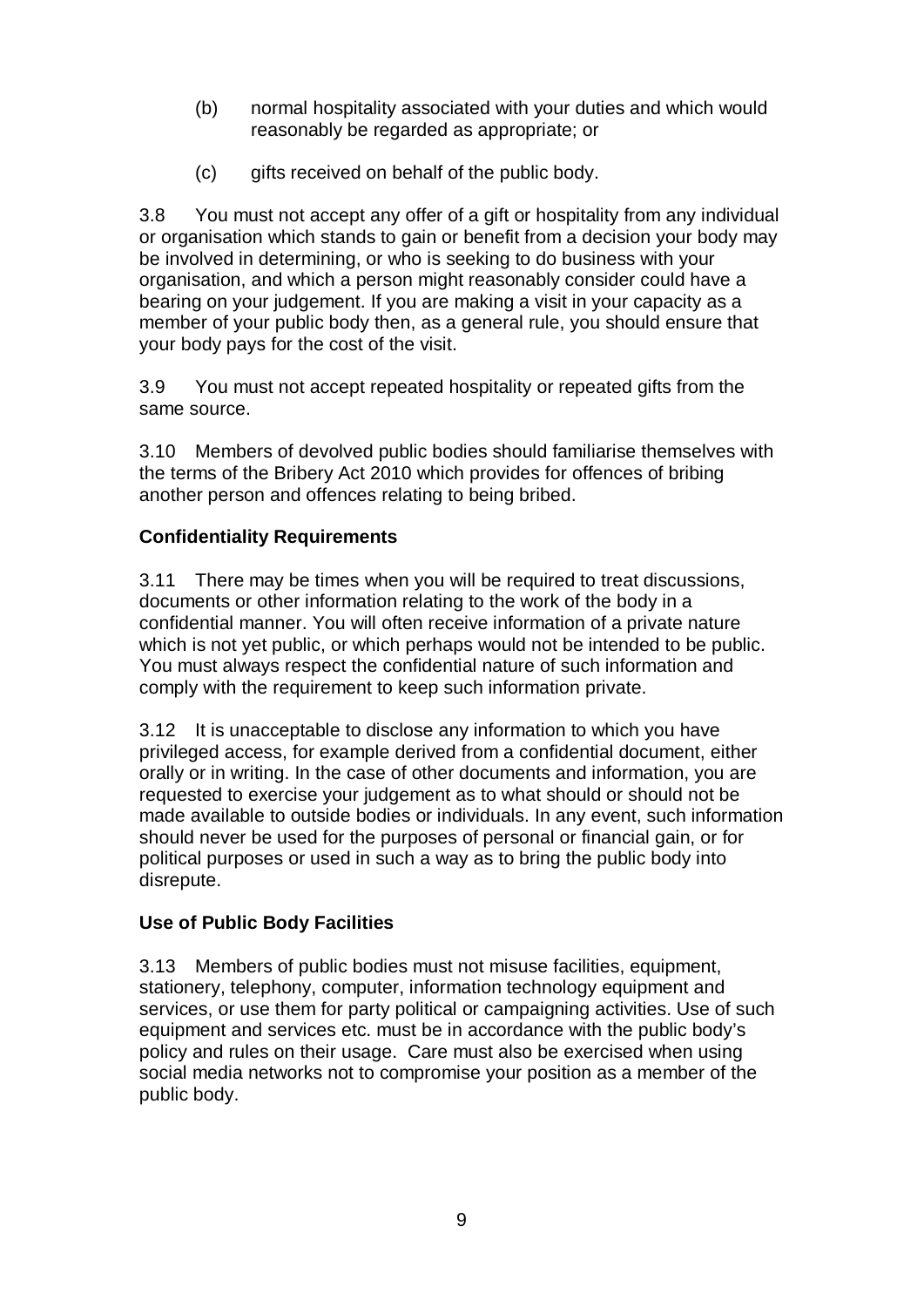## **Appointment to Partner Organisations**

3.14 You may be appointed, or nominated by your public body, as a member of another body or organisation. If so, you are bound by the rules of conduct of these organisations and should observe the rules of this Code in carrying out the duties of that body.

3.15 Members who become directors of companies as nominees of their public body will assume personal responsibilities under the Companies Acts. It is possible that conflicts of interest can arise for such members between the company and the public body. It is your responsibility to take advice on your responsibilities to the public body and to the company. This will include questions of declarations of interest.

## **SECTION 4: REGISTRATION OF INTERESTS**

4.1 The following paragraphs set out the kinds of interests, financial and otherwise which you have to register. These are called "Registerable Interests". You must, at all times, ensure that these interests are registered, when you are appointed and whenever your circumstances change in such a way as to require change or an addition to your entry in the body's Register. It is your duty to ensure any changes in circumstances are reported within one month of them changing.

4.2 The Regulations<sup>[1](#page-9-0)</sup> as amended describe the detail and timescale for registering interests. It is your personal responsibility to comply with these regulations and you should review regularly and at least once a year your personal circumstances. **Annex B** contains key definitions and explanatory notes to help you decide what is required when registering your interests under any particular category. The interests which require to be registered are those set out in the following paragraphs and relate to you. It is not necessary to register the interests of your spouse or cohabitee.

## **Category One: Remuneration**

4.3 You have a Registerable Interest where you receive remuneration by virtue of being:

- employed;
- self-employed;
- the holder of an office:
- a director of an undertaking;
- a partner in a firm; or
- undertaking a trade, profession or vocation or any other work.

4.4 In relation to 4.3 above, the amount of remuneration does not require to be registered and remuneration received as a member does not have to be registered.

<span id="page-9-0"></span> $1$  SSI - The Ethical Standards in Public Life etc. (Scotland) Act 2000 (Register of Interests) Regulations 2003 Number 135, as amended.  $\overline{a}$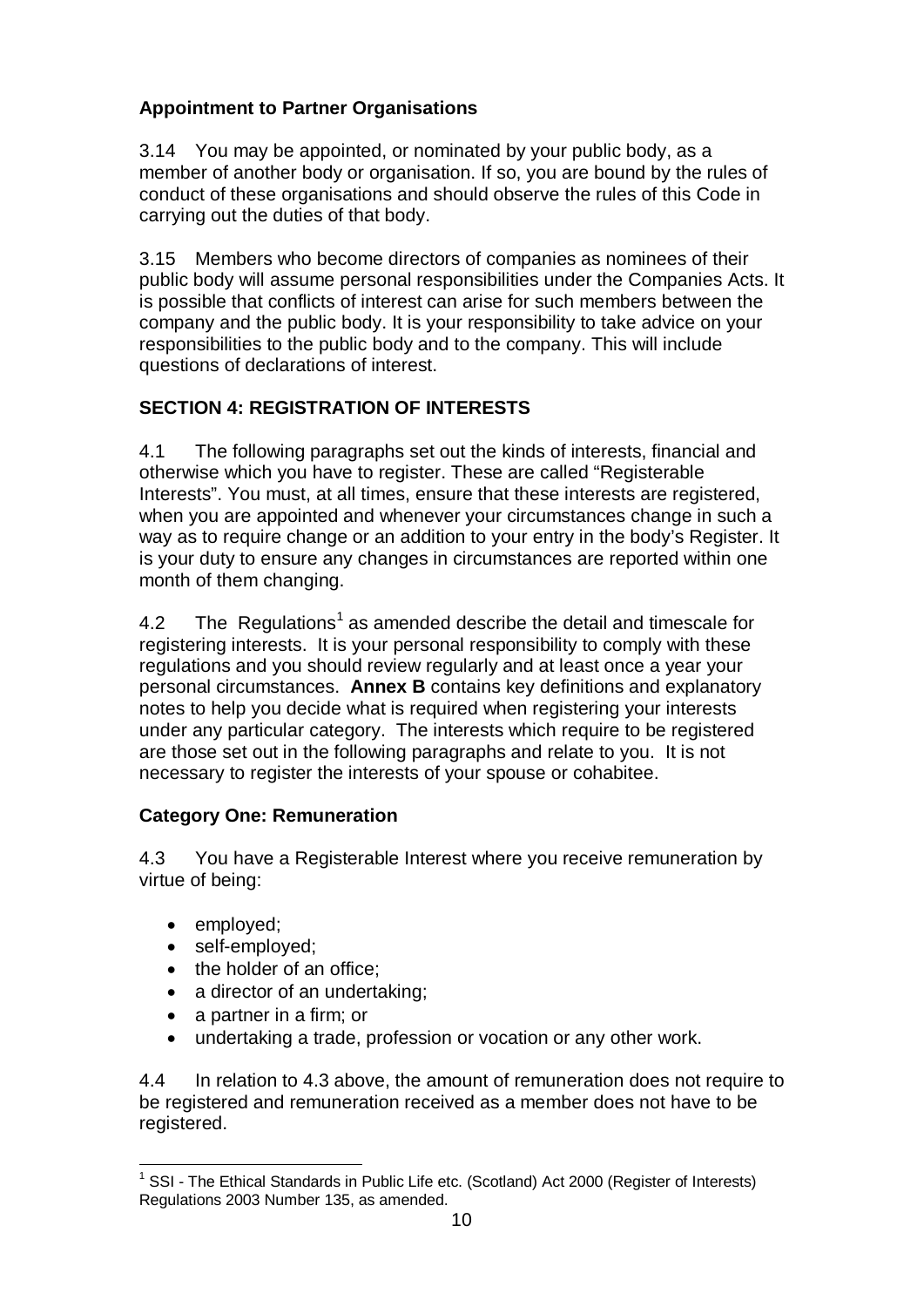4.5 If a position is not remunerated it does not need to be registered under this category. However, unremunerated directorships may need to be registered under category two, "Related Undertakings".

4.6 If you receive any allowances in relation to membership of any organisation, the fact that you receive such an allowance must be registered.

4.7 When registering employment, you must give the name of the employer, the nature of its business, and the nature of the post held in the organisation.

4.8 When registering self-employment, you must provide the name and give details of the nature of the business. When registering an interest in a partnership, you must give the name of the partnership and the nature of its business.

4.9 Where you undertake a trade, profession or vocation, or any other work, the detail to be given is the nature of the work and its regularity. For example, if you write for a newspaper, you must give the name of the publication, and the frequency of articles for which you are paid.

4.10 When registering a directorship, it is necessary to provide the registered name of the undertaking in which the directorship is held and the nature of its business.

4.11 Registration of a pension is not required as this falls outside the scope of the category.

## **Category Two: Related Undertakings**

4.12 You must register any directorships held which are themselves not remunerated but where the company (or other undertaking) in question is a subsidiary of, or a parent of, a company (or other undertaking) in which you hold a remunerated directorship.

4.13 You must register the name of the subsidiary or parent company or other undertaking and the nature of its business, and its relationship to the company or other undertaking in which you are a director and from which you receive remuneration.

4.14 The situations to which the above paragraphs apply are as follows:

- you are a director of a board of an undertaking and receive remuneration declared under category one – and
- you are a director of a parent or subsidiary undertaking but do not receive remuneration in that capacity.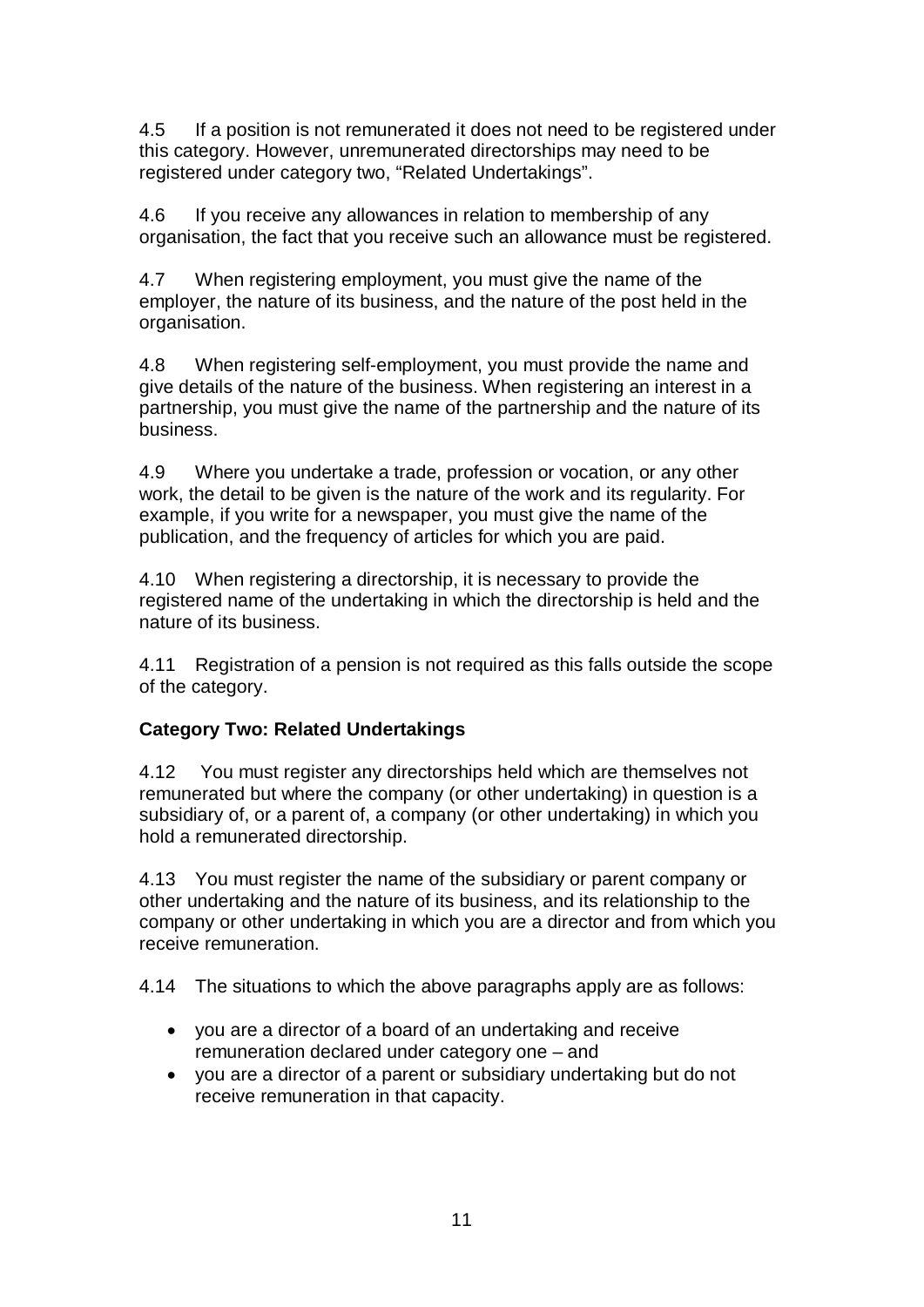## **Category Three: Contracts**

4.15 You have a registerable interest where you (or a firm in which you are a partner, or an undertaking in which you are a director or in which you have shares of a value as described in paragraph 4.19 below) have made a contract with the public body of which you are a member:

- (i) under which goods or services are to be provided, or works are to be executed; and
- (ii) which has not been fully discharged.

4.16 You must register a description of the contract, including its duration, but excluding the consideration.

#### **Category Four: Houses, Land and Buildings**

4.17 You have a registerable interest where you own or have any other right or interest in houses, land and buildings, which may be significant to, of relevance to, or bear upon, the work and operation of the body to which you are appointed.

4.18 The test to be applied when considering appropriateness of registration is to ask whether a member of the public acting reasonably might consider any interests in houses, land and buildings could potentially affect your responsibilities to the organisation to which you are appointed and to the public, or could influence your actions, speeches or decision making.

## **Category Five: Interest in Shares and Securities**

4.19 You have a registerable interest where you have an interest in shares comprised in the share capital of a company or other body which may be significant to, of relevance to, or bear upon, the work and operation of (a) the body to which you are appointed and (b) the **nominal value** of the shares is:

- (i) greater than 1% of the issued share capital of the company or other body; or
- (ii) greater than £25,000.

Where you are required to register the interest, you should provide the registered name of the company in which you hold shares; the amount or value of the shares does not have to be registered.

#### **Category Six: Gifts and Hospitality**

4.20 You must register the details of any gifts or hospitality received within your current term of office. This record will be available for public inspection. It is not however necessary to record any gifts or hospitality as described in paragraph 3.7 (a) to (c) of this Model Code.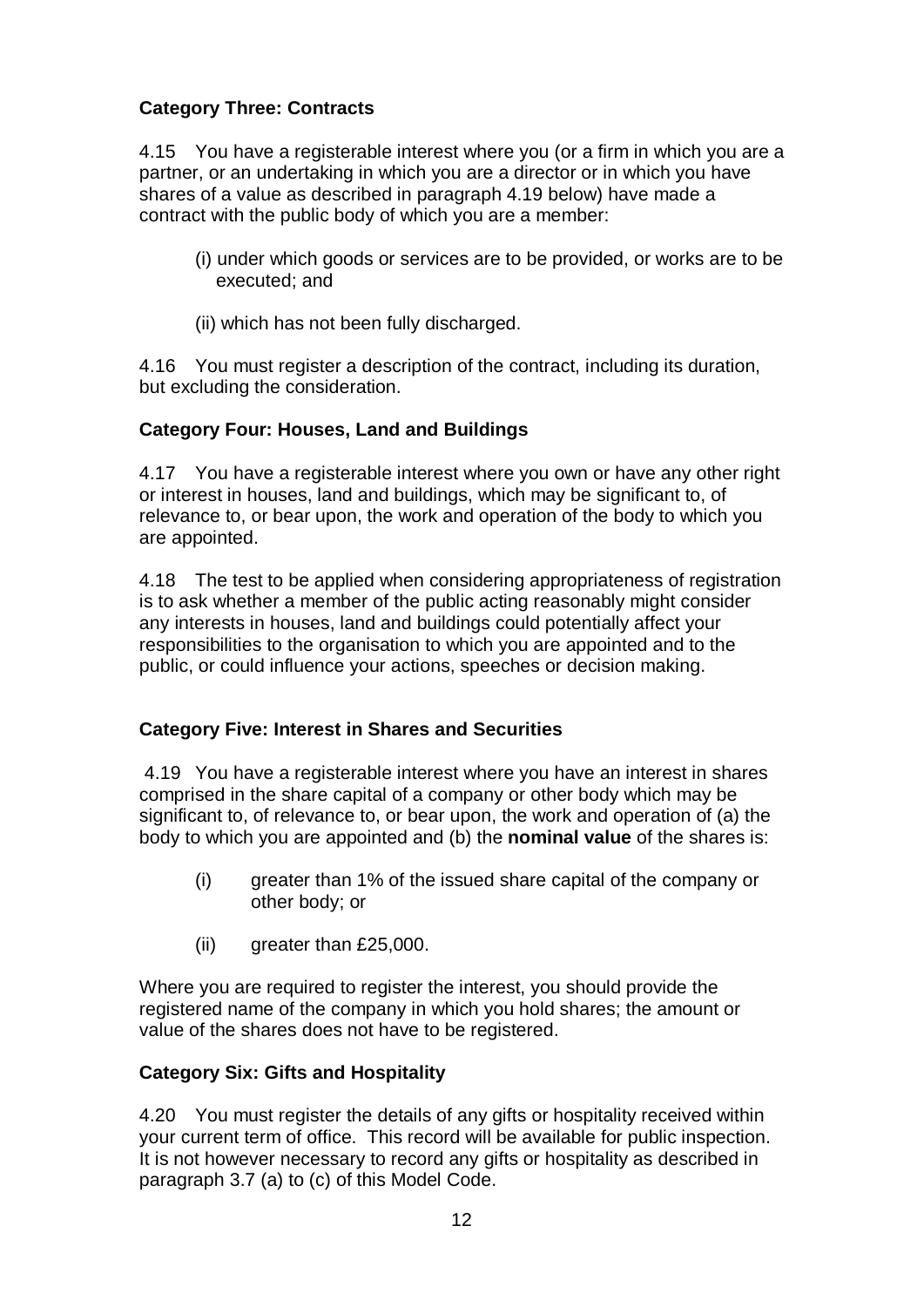## **Category Seven: Non–Financial Interests**

4.21 You may also have a registerable interest if you have non-financial interests which may be significant to, of relevance to, or bear upon, the work and operation of the body to which you are appointed. It is important that relevant interests such as membership or holding office in other public bodies, clubs, societies and organisations such as trades unions and voluntary organisations, are registered and described.

4.22 In the context of non-financial interests, the test to be applied when considering appropriateness of registration is to ask whether a member of the public might reasonably think that any non-financial interest could potentially affect your responsibilities to the organisation to which you are appointed and to the public, or could influence your actions, speeches or decision-making.

## **SECTION 5: DECLARATION OF INTERESTS**

## **General**

5.1 The key principles of the Code, especially those in relation to integrity, honesty and openness, are given further practical effect by the requirement for you to declare certain interests in proceedings of the public body. Together with the rules on registration of interests, this ensures transparency of your interests which might influence, or be thought to influence, your actions.

5.2 Public bodies inevitably have dealings with a wide variety of organisations and individuals and this Code indicates the circumstances in which a business or personal interest must be declared. Public confidence in the public body and its members depends on it being clearly understood that decisions are taken in the public interest and not for any other reason.

5.3 In considering whether to make a declaration in any proceedings, you must consider not only whether you will be influenced but whether anybody else would think that you might be influenced by the interest. You must, however, always comply with the **objective test** ("the objective test") which is whether a member of the public, with knowledge of the relevant facts, would reasonably regard the interest as so significant that it is likely to prejudice your discussion or decision making in your role as a member of a public body.

5.4 If you feel that, in the context of the matter being considered, your involvement is neither capable of being viewed as more significant than that of an ordinary member of the public, nor likely to be perceived by the public as wrong, you may continue to attend the meeting and participate in both discussion and voting. The relevant interest must however be declared. It is your responsibility to judge whether an interest is sufficiently relevant to particular proceedings to require a declaration and you are advised to err on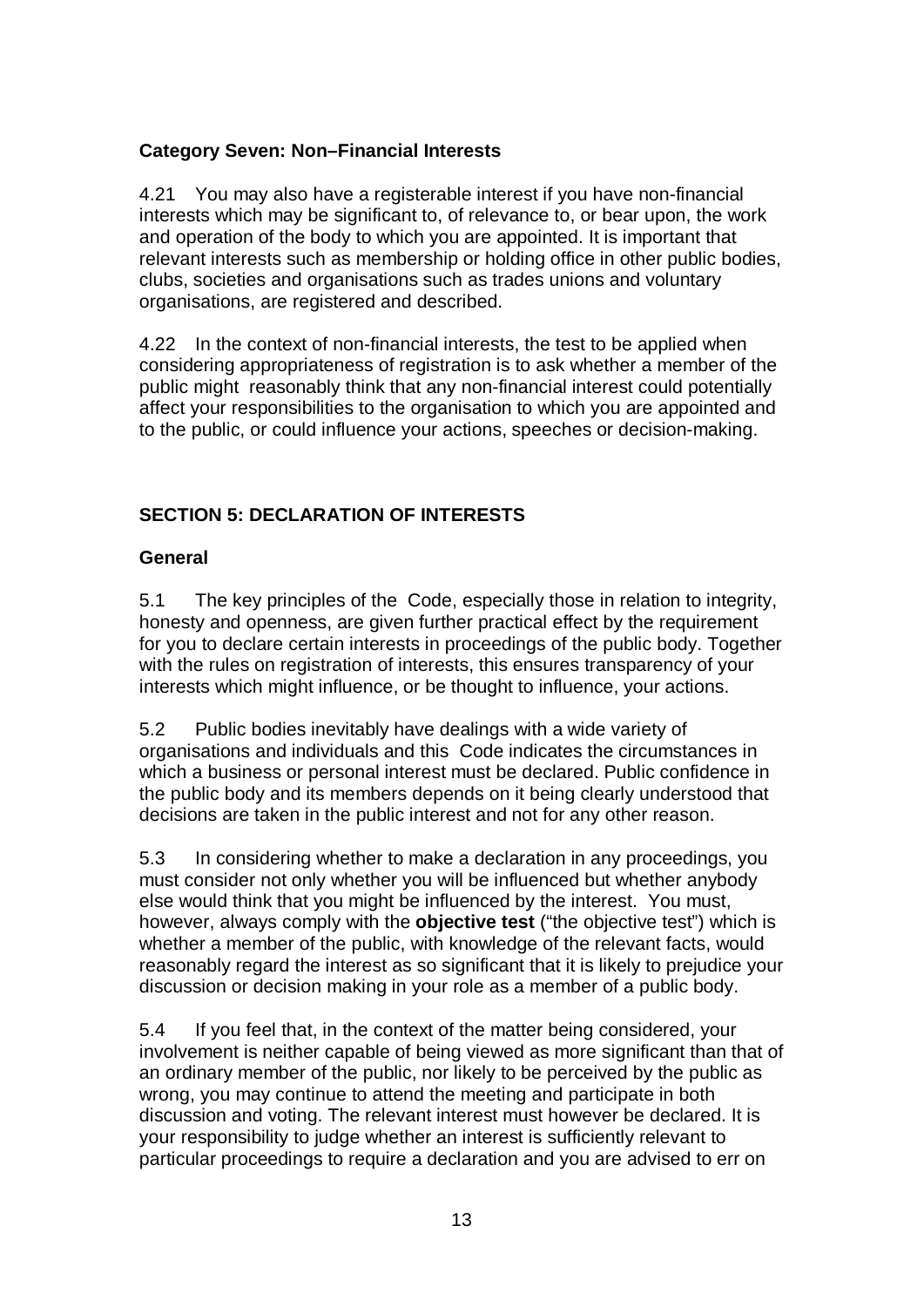the side of caution. If a board member is unsure as to whether a conflict of interest exits, they should seek advice from the board chair.

5.5 As a member of a public body you might serve on other bodies. In relation to service on the boards and management committees of limited liability companies, public bodies, societies and other organisations, you must decide, in the particular circumstances surrounding any matter, whether to declare an interest. Only if you believe that, in the particular circumstances, the nature of the interest is so remote or without significance, should it not be declared. You must always remember the public interest points towards transparency and, in particular, a possible divergence of interest between your public body and another body. Keep particularly in mind the advice in paragraph 3.15 of this Model Code about your legal responsibilities to any limited company of which you are a director.

#### **Interests which Require Declaration**

5.6 Interests which require to be declared if known to you may be financial or non-financial. They may or may not cover interests which are registerable under the terms of this Code. Most of the interests to be declared will be your personal interests but, on occasion, you will have to consider whether the interests of other persons require you to make a declaration. The paragraphs which follow deal with (a) your financial interests (b) your non-financial interests and (c) the interests, financial and non-financial, of other persons.

5.7 You will also have other private and personal interests and may serve, or be associated with, bodies, societies and organisations as a result of your private and personal interests and not because of your role as a member of a public body. In the context of any particular matter you will need to decide whether to declare an interest. You should declare an interest unless you believe that, in the particular circumstances, the interest is too remote or without significance. In reaching a view on whether the objective test applies to the interest, you should consider whether your interest (whether taking the form of association or the holding of office) would be seen by a member of the public acting reasonably in a different light because it is the interest of a person who is a member of a public body as opposed to the interest of an ordinary member of the public.

## **Your Financial Interests**

5.8 You must declare, if it is known to you, any financial interest (including any financial interest which is registerable under any of the categories prescribed in Section 4 of this Code). If, under category one in respect of financial interests or category seven in respect of non-financial interests of section 4 of this Code, you have registered an interest

- (a) as an elected member of a local authority;
- (b) as a teacher or lecturer of the Gaelic language or Gaelic arts, history or culture;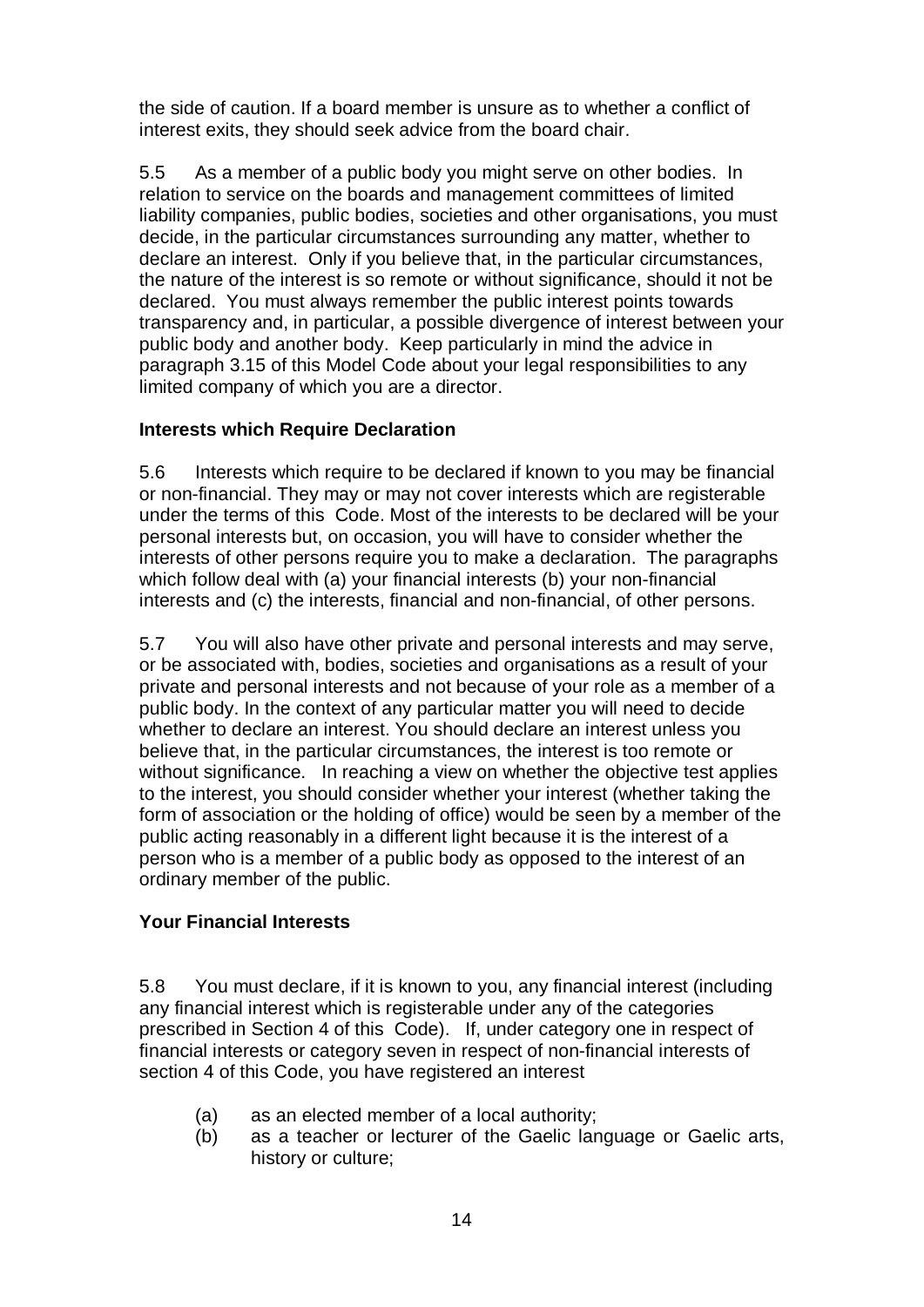- (c) as an officer of a local authority with responsibility for functions relating to the Gaelic language or Gaelic arts, history or culture;
- (d) as a member or officer of a devolved public body, or of a regulatory public body for functions relating to education; or
- (e) as a member or officer of an organisation or body with interests in the Gaelic language and where you were appointed to the Bord having regard to you being such a member or officer,

you do not, for that reason alone, have to declare that interest.

There is no need to declare an interest which is so remote or insignificant that it could not reasonably be taken to fall within the objective test.

You must withdraw from the meeting room until discussion of the relevant item where you have a declarable interest is concluded. There is no need to withdraw in the case of an interest which is so remote or insignificant that it could not reasonably be taken to fall within the objective test.

#### **Your Non-Financial Interests**

- 5.9 You must declare, if it is known to you, any non-financial interest if:
	- (i) that interest has been registered under category seven (Non-Financial Interests) of Section 4 of the Code; or
	- (ii) that interest would fall within the terms of the objective test.

There is no need to declare an interest which is so remote or insignificant that it could not reasonably be taken to fall within the objective test.

You must withdraw from the meeting room until discussion of the relevant item where you have a declarable interest is concluded. There is no need to withdraw in the case of an interest which is so remote or insignificant that it could not reasonably be taken to fall within the objective test.

#### **The Financial Interests of Other Persons**

5.10 The Code requires only your financial interests to be registered. You also, however, have to consider whether you should declare any financial interest of certain other persons.

You must declare if it is known to you any financial interest of:-

- (i) a spouse, a civil partner or a co-habitee;
- (ii) a close relative, close friend or close associate;
- (iii) an employer or a partner in a firm;
- (iv) a body (or subsidiary or parent of a body) of which you are a remunerated member or director;
- (v) a person from whom you have received a registerable gift or registerable hospitality;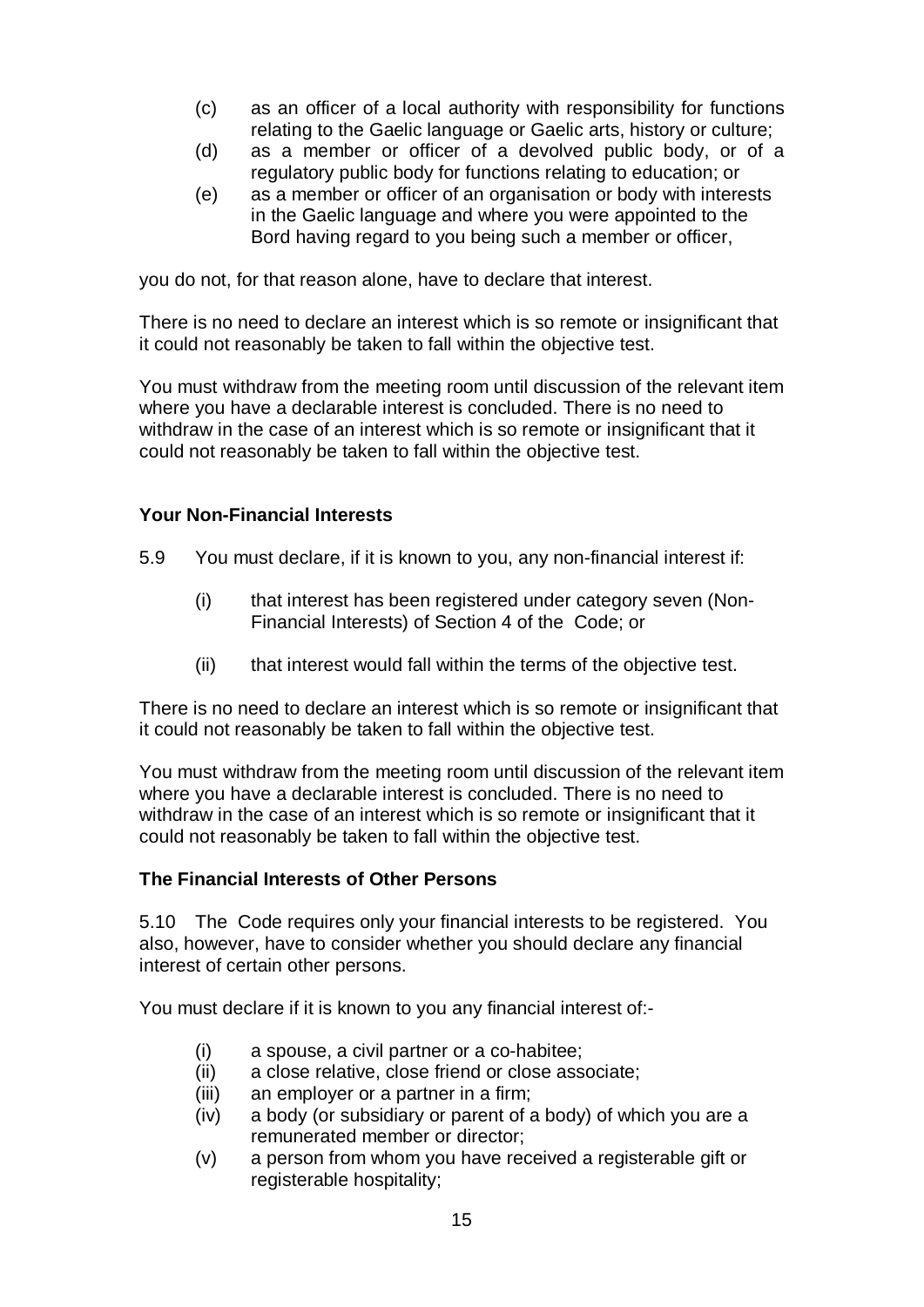(vi) a person from whom you have received registerable expenses.

There is no need to declare an interest if it is so remote or insignificant that it could not reasonably be taken to fall within the objective test.

You must withdraw from the meeting room until discussion of and voting on the relevant item where you have a declarable interest is concluded. There is no need to withdraw in the case of an interest which is so remote or insignificant that it could not reasonably be taken to fall within the objective test.

5.11 This Code does not attempt the task of defining "relative" or "friend" or "associate". Not only is such a task fraught with difficulty but is also unlikely that such definitions would reflect the intention of this part of the Code. The key principle is the need for transparency in regard to any interest which might (regardless of the precise description of relationship) be objectively regarded by a member of the public, acting reasonably, as potentially affecting your responsibilities as a member of the public body and, as such, would be covered by the objective test.

## **The Non-Financial Interests of Other Persons**

5.12 You must declare if it is known to you any non-financial interest of:-

- (i) a spouse, a civil partner or a co-habitee;
- (ii) a close relative, close friend or close associate;
- (iii) an employer or a partner in a firm;
- (iv) a body (or subsidiary or parent of a body) of which you are a remunerated member or director;
- (v) a person from whom you have received a registerable gift or registerable hospitality;
- (vi) a person from whom you have received registerable election expenses.

There is no need to declare the interest if it is so remote or insignificant that it could not reasonably be taken to fall within the objective test.

There is only a need to withdraw from the meeting if the interest is clear and substantial.

## **Making a Declaration**

5.13 You must consider at the earliest stage possible whether you have an interest to declare in relation to any matter which is to be considered. You should consider whether agendas for meetings raise any issue of declaration of interest. Your declaration of interest must be made as soon as practicable at a meeting where that interest arises. If you do identify the need for a declaration of interest only when a particular matter is being discussed you must declare the interest as soon as you realise it is necessary.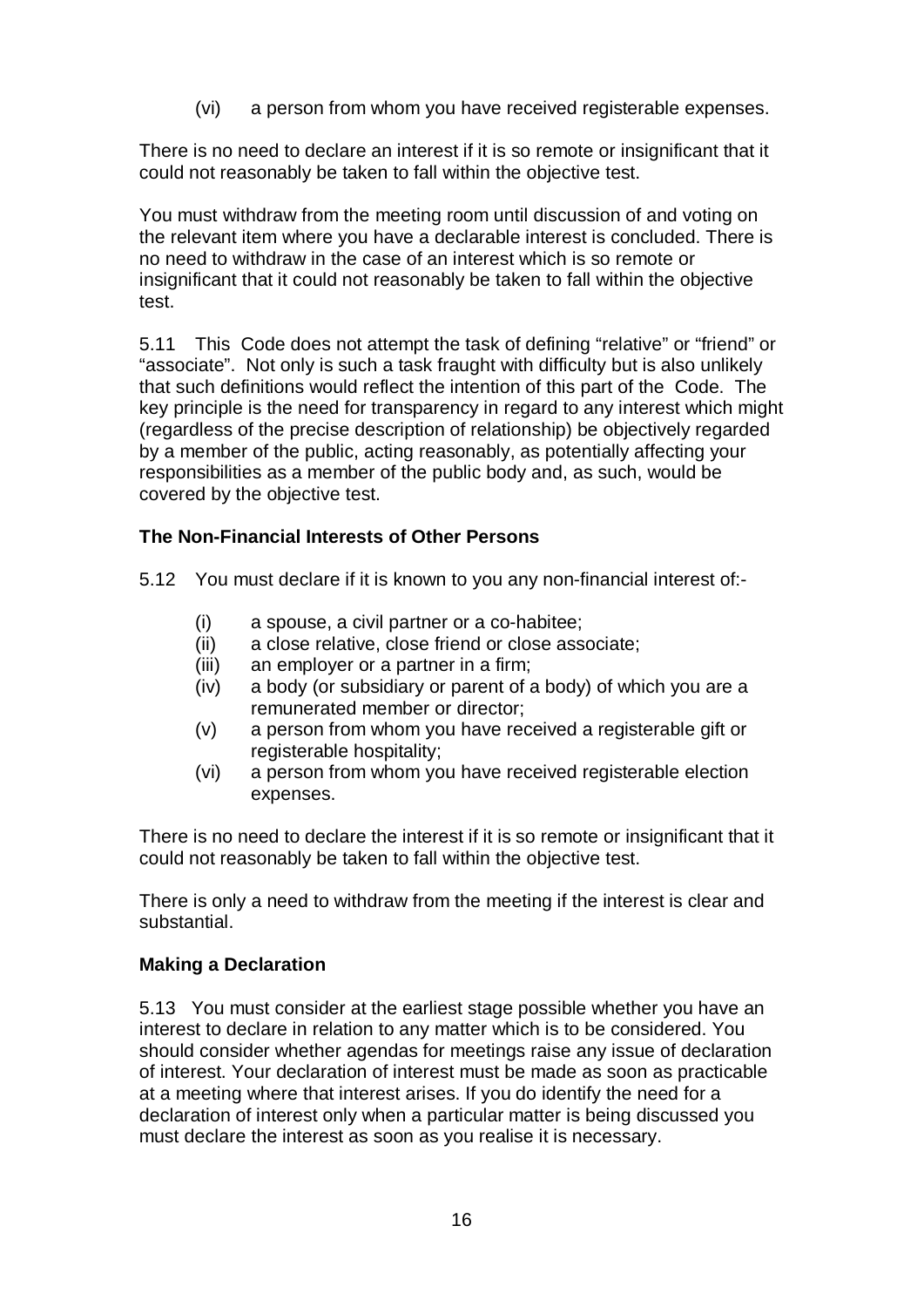5.14 The oral statement of declaration of interest should identify the item or items of business to which it relates. The statement should begin with the words "I declare an interest". The statement must be sufficiently informative to enable those at the meeting to understand the nature of your interest but need not give a detailed description of the interest.

## **Frequent Declarations of Interest**

5.15 Public confidence in a public body is damaged by perception that decisions taken by that body are substantially influenced by factors other than the public interest. If you would have to declare interests frequently at meetings in respect of your role as a board member you should not accept a role or appointment with that attendant consequence. If members are frequently declaring interests at meetings then they should consider whether they can carry out their role effectively and discuss with their chair. Similarly, if any appointment or nomination to another body would give rise to objective concern because of your existing personal involvement or affiliations, you should not accept the appointment or nomination.

## **Dispensations**

5.16 In some very limited circumstances dispensations can be granted by the Standards Commission in relation to the existence of financial and nonfinancial interests which would otherwise prohibit you from taking part and voting on matters coming before your public body and its committees.

5.17 Applications for dispensations will be considered by the Standards Commission and should be made as soon as possible in order to allow proper consideration of the application in advance of meetings where dispensation is sought. You should not take part in the consideration of the matter in question until the application has been granted.

## **SECTION 6: LOBBYING AND ACCESS TO MEMBERS OF PUBLIC BODIES**

## **Introduction**

6.1 In order for the public body to fulfil its commitment to being open and accessible, it needs to encourage participation by organisations and individuals in the decision-making process. Clearly however, the desire to involve the public and other interest groups in the decision-making process must take account of the need to ensure transparency and probity in the way in which the public body conducts its business.

6.2 You will need to be able to consider evidence and arguments advanced by a wide range of organisations and individuals in order to perform your duties effectively. Some of these organisations and individuals will make their views known directly to individual members. The rules in this Code set out how you should conduct yourself in your contacts with those who would seek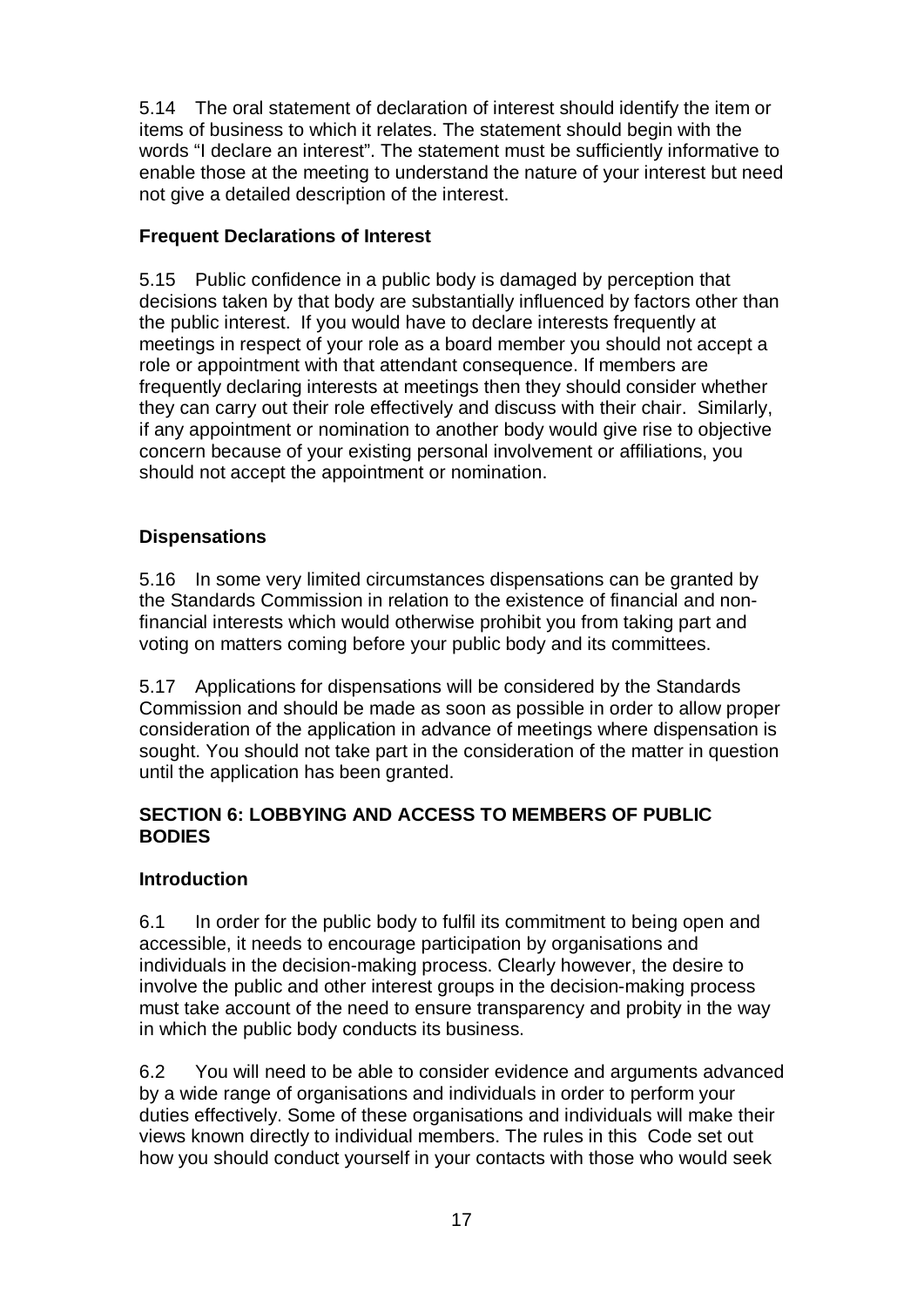to influence you. They are designed to encourage proper interaction between members of public bodies, those they represent and interest groups.

## **Rules and Guidance**

6.3 You must not, in relation to contact with any person or organisation that lobbies do anything which contravenes this Code or any other relevant rule of the public body or any statutory provision.

6.4 You must not, in relation to contact with any person or organisation who lobbies, act in any way which could bring discredit upon the public body.

6.5 The public must be assured that no person or organisation will gain better access to or treatment by, you as a result of employing a company or individual to lobby on a fee basis on their behalf. You must not, therefore, offer or accord any preferential access or treatment to those lobbying on a fee basis on behalf of clients compared with that which you accord any other person or organisation who lobbies or approaches you. Nor should those lobbying on a fee basis on behalf of clients be given to understand that preferential access or treatment, compared to that accorded to any other person or organisation, might be forthcoming from another member of the public body.

6.6 Before taking any action as a result of being lobbied, you should seek to satisfy yourself about the identity of the person or organisation that is lobbying and the motive for lobbying. You may choose to act in response to a person or organisation lobbying on a fee basis on behalf of clients but it is important that you know the basis on which you are being lobbied in order to ensure that any action taken in connection with the lobbyist complies with the standards set out in this Code.

- 6.7 You should not accept any paid work:-
	- (a) which would involve you lobbying on behalf of any person or organisation or any clients of a person or organisation.
	- (b) to provide services as a strategist, adviser or consultant, for example, advising on how to influence the public body and its members. This does not prohibit you from being remunerated for activity which may arise because of, or relate to, membership of the public body, such as journalism or broadcasting, or involvement in representative or presentational work, such as participation in delegations, conferences or other events.

6.8 If you have concerns about the approach or methods used by any person or organisation in their contacts with you, you must seek the guidance of the public body.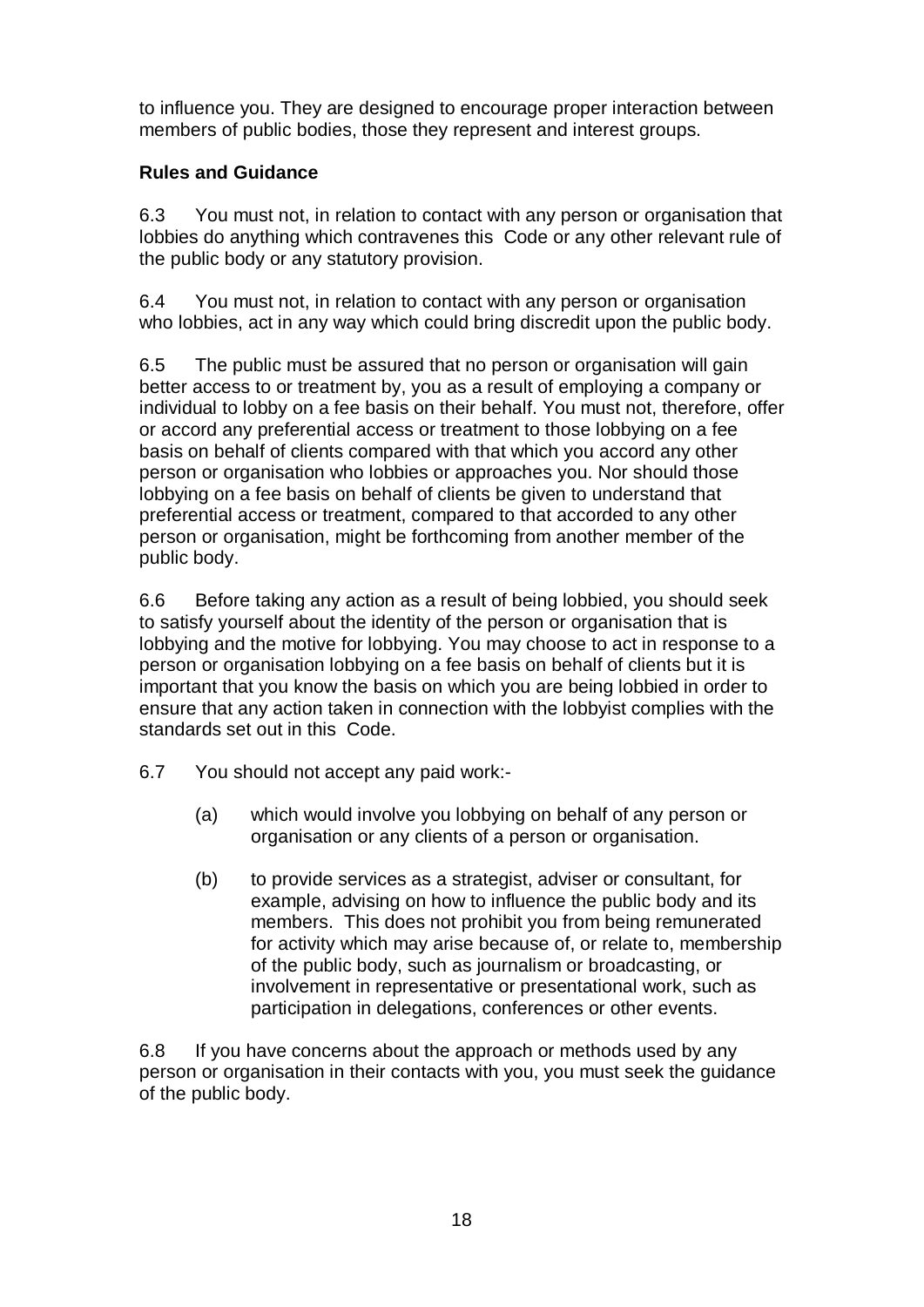#### **ANNEX A**

#### **SANCTIONS AVAILABLE TO THE STANDARDS COMMISSION FOR BREACH OF THE CODE**

(a) Censure – the Commission may reprimand the member but otherwise take no action against them;

(b) Suspension – of the member for a maximum period of one year from attending one or more, but not all, of the following:

- i) all meetings of the public body;
- ii) all meetings of one or more committees or sub-committees of the public body;
- (iii) all meetings of any other public body on which that member is a representative or nominee of the public body of which they are a member.

(c) Suspension – for a period not exceeding one year, of the member's entitlement to attend all of the meetings referred to in (b) above;

(d) Disqualification – removing the member from membership of that public body for a period of no more than five years.

Where a member has been suspended, the Standards Commission may direct that any remuneration or allowance received from membership of that public body be reduced, or not paid.

Where the Standards Commission disqualifies a member of a public body, it may go on to impose the following further sanctions:

(a) Where the member of a public body is also a councillor, the Standards Commission may disqualify that member (for a period of no more than five years) from being nominated for election as, or from being elected, a councillor. Disqualification of a councillor has the effect of disqualifying that member from their public body and terminating membership of any committee, sub-committee, joint committee, joint board or any other body on which that member sits as a representative of their local authority.

(b) Direct that the member be removed from membership, and disqualified in respect of membership, of any other devolved public body (provided the members' code applicable to that body is then in force) and may disqualify that person from office as the Water Industry Commissioner.

In some cases the Standards Commission do not have the legislative powers to deal with sanctions, for example if the respondent is an executive member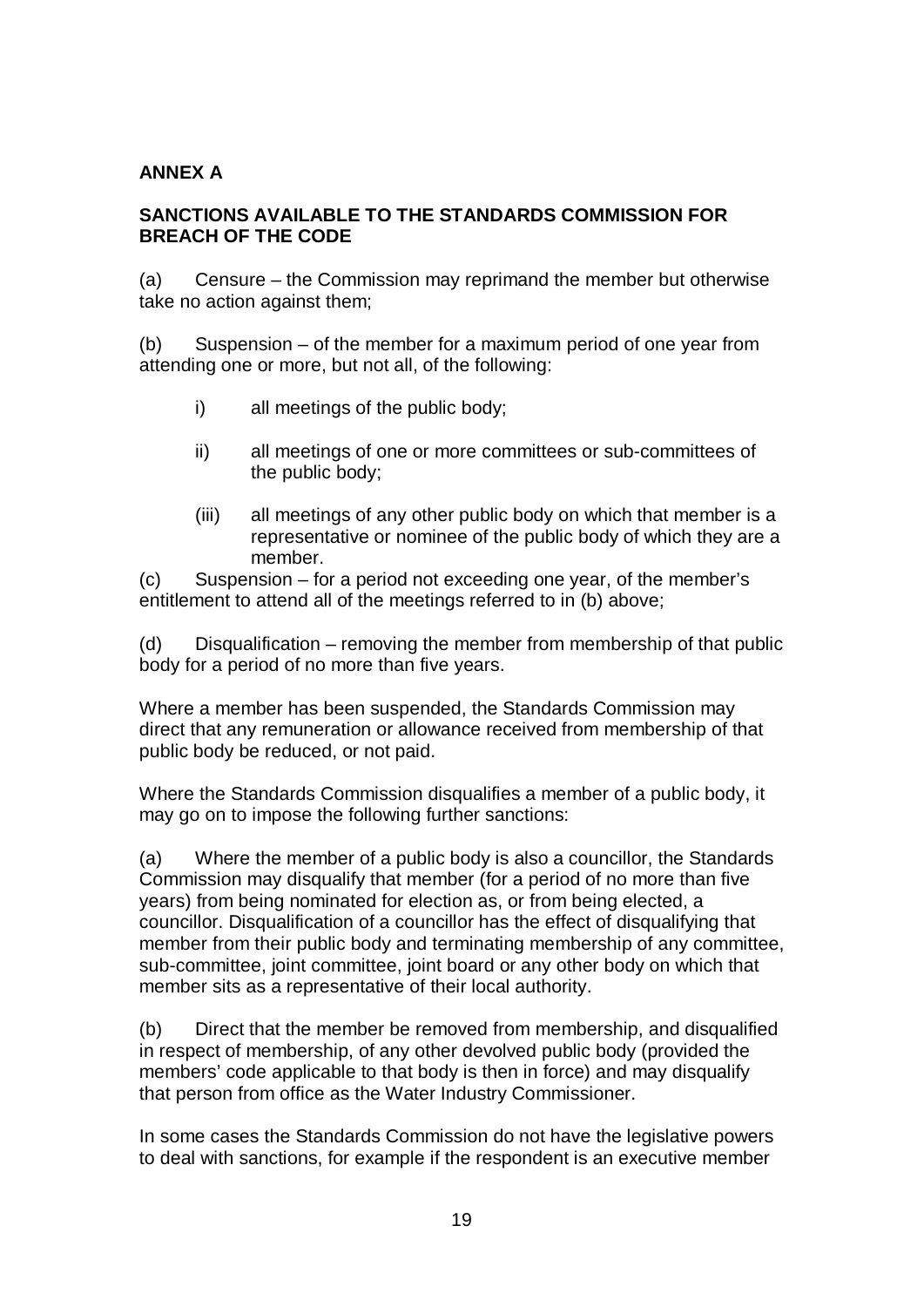of the board or appointed by the Queen. Sections 23 and 24 of the Ethical Standards in Public Life etc. (Scotland) Act 2000 refer.

Full details of the sanctions are set out in Section 19 of the Act. **ANNEX B**

#### **DEFINITIONS**

**"Chair"** includes Board Convener or any person discharging similar functions under alternative decision making structures.

**"Code"** code of conduct for members of devolved public bodies

**"Cohabitee"** includes a person, whether of the opposite sex or not, who is living with you in a relationship similar to that of husband and wife.

**"Group of companies"** has the same meaning as "group" in section 262(1) of the Companies Act 1985. A "group", within s262 (1) of the Companies Act 1985, means a parent undertaking and its subsidiary undertakings.

**"Parent Undertaking"** is an undertaking in relation to another undertaking, a subsidiary undertaking, if a) it holds a majority of the rights in the undertaking; or b) it is a member of the undertaking and has the right to appoint or remove a majority of its board of directors; or c) it has the right to exercise a dominant influence over the undertaking (i) by virtue of provisions contained in the undertaking's memorandum or articles or (ii) by virtue of a control contract; or d) it is a councillor of the undertaking and controls alone, pursuant to an agreement with other shareholders or councillors, a majority of the rights in the undertaking**.**

**"A person"** means a single individual or legal person and includes a group of companies.

**"Any person"** includes individuals, incorporated and unincorporated bodies, trade unions, charities and voluntary organisations.

"**Public body"** means a devolved public body listed in Schedule 3 of the Ethical Standards in Public Life etc. (Scotland) Act 2000, as amended.

**"Related Undertaking"** is a parent or subsidiary company of a principal undertaking of which you are also a director. You will receive remuneration for the principal undertaking though you will not receive remuneration as director of the related undertaking.

**"Remuneration"** includes any salary, wage, share of profits, fee, expenses, other monetary benefit or benefit in kind. This would include, for example, the provision of a company car or travelling expenses by an employer.

**"Spouse"** does not include a former spouse or a spouse who is living separately and apart from you.